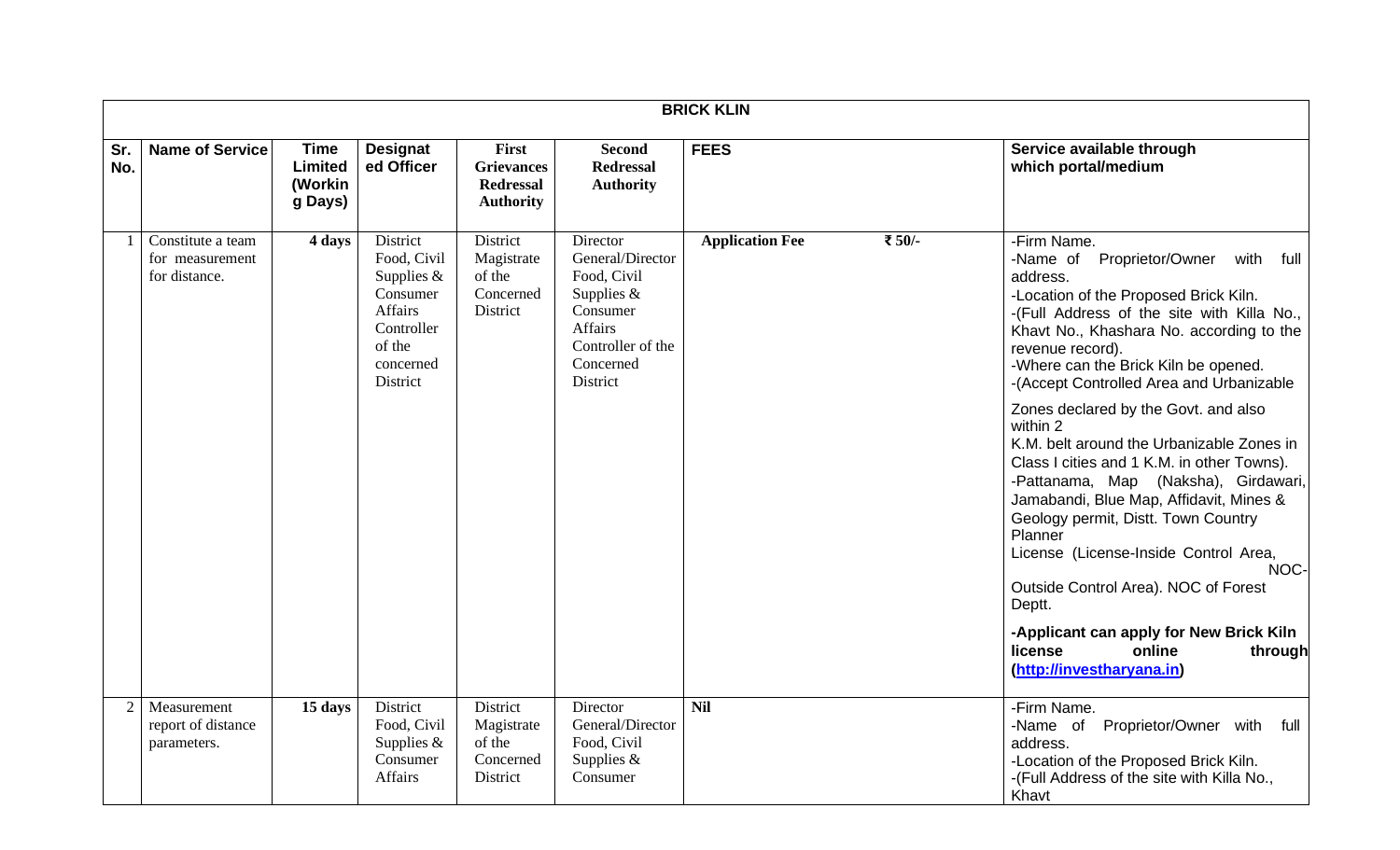|                                                |        | Controller<br>of the<br>concerned<br>District                                                                        |                                                           | <b>Affairs</b><br>Controller of the<br>Concerned<br>District                                                                     |            | No., Khashara No. according to the<br>revenue record).<br>-Where can the Brick Kiln be opened.<br>-(Accept Controlled Area and Urbanizable<br>Zones declared by the Govt. and also within<br>K.M. belt around the Urbanizable Zones in<br>Class I cities and 1 K.M. in other Towns).<br>-Pattanama, Map (Naksha), Girdawari,<br>Jamabandi, Blue Map, Affidavit, Mines &<br>Geology permit, Distt. Town Country<br>Planner<br>License (License-Inside Control Area,<br>NOC-<br>Outside Control Area). NOC of Forest<br>Deptt.              |
|------------------------------------------------|--------|----------------------------------------------------------------------------------------------------------------------|-----------------------------------------------------------|----------------------------------------------------------------------------------------------------------------------------------|------------|-------------------------------------------------------------------------------------------------------------------------------------------------------------------------------------------------------------------------------------------------------------------------------------------------------------------------------------------------------------------------------------------------------------------------------------------------------------------------------------------------------------------------------------------|
|                                                |        |                                                                                                                      |                                                           |                                                                                                                                  |            | Applicant can apply for New Brick<br>Kiln<br>online<br>through<br>license<br>(http://investharyana.in)                                                                                                                                                                                                                                                                                                                                                                                                                                    |
| Approval for<br>construction of<br>brick klin. | 7 days | District<br>Food, Civil<br>Supplies &<br>Consumer<br><b>Affairs</b><br>Controller<br>of the<br>concerned<br>District | District<br>Magistrate<br>of the<br>Concerned<br>District | Director<br>General/Director<br>Food, Civil<br>Supplies $&$<br>Consumer<br>Affairs<br>Controller of the<br>Concerned<br>District | <b>Nil</b> | -Firm Name.<br>Proprietor/Owner with full<br>-Name of<br>address.<br>-Location of the Proposed Brick Kiln.<br>-(Full Address of the site with Killa No.,<br>Khavt No., Khashara No. according to the<br>revenue record).<br>-Where can the Brick Kiln be opened.<br>-(Accept Controlled Area and Urbanizable<br>Zones declared by the Govt. and also within<br>K.M. belt around the Urbanizable Zones in<br>Class I cities and 1 K.M. in other Towns).<br>-Pattanama, Map (Naksha), Girdawari,<br>Jamabandi, Blue Map, Affidavit, Mines & |
|                                                |        |                                                                                                                      |                                                           |                                                                                                                                  |            | Geology permit, Distt. Town Country<br>Planner<br>License (License-Inside Control Area,                                                                                                                                                                                                                                                                                                                                                                                                                                                   |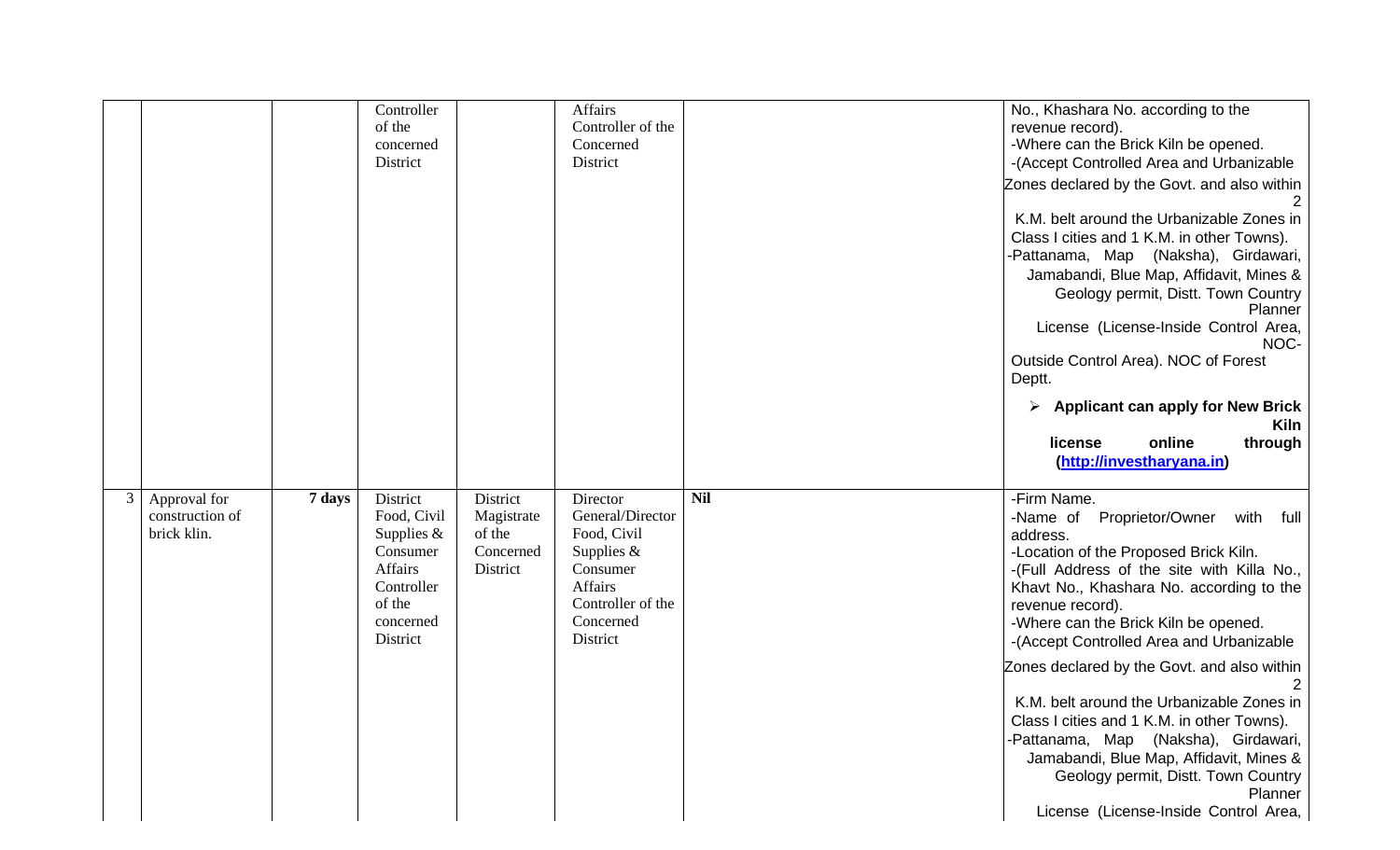|  |  |  | ぃへへ<br>-טעוו                         |
|--|--|--|--------------------------------------|
|  |  |  | Outside Control Area). NOC of Forest |
|  |  |  | Deptt.                               |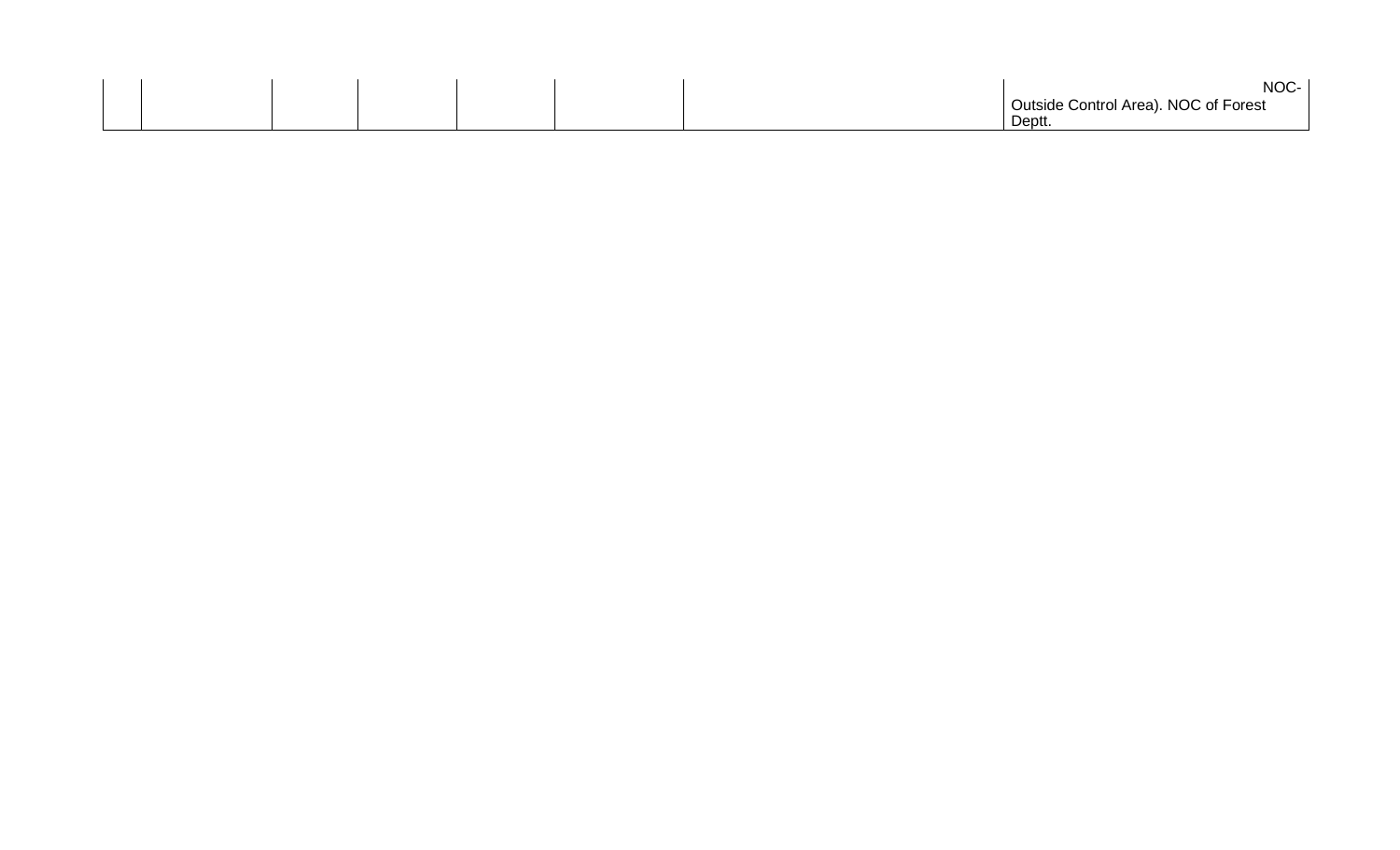| $\overline{4}$ | Selling Bricks.                              | 7 days                                          | District<br>Food, Civil<br>Supplies $&$<br>Consumer<br>Affairs<br>Controller<br>of the<br>concerned<br>District | District<br>Magistrate<br>of the<br>Concerned<br>District          | Director<br>General/Director<br>Food, Civil<br>Supplies &<br>Consumer<br><b>Affairs</b><br>Controller of the<br>Concerned<br>District | ₹ 5000/-<br><b>Security Fee</b><br>License/Renewal Fee ₹ 2000/-<br>Per Year<br>(Security fee and License Fee 5000+2000 will be<br>deposited after approval of license).                                                                                                                                                                                                                                                   | Applicant can apply for New Brick Kiln<br>license online through<br>(http://investharyana.in)<br>-Haryana Pollution Control Board Consent<br>and GST Registration Certificate.<br>Applicant can apply for New Brick Kiln<br>license online through<br>(http://investharyana.in) |
|----------------|----------------------------------------------|-------------------------------------------------|-----------------------------------------------------------------------------------------------------------------|--------------------------------------------------------------------|---------------------------------------------------------------------------------------------------------------------------------------|---------------------------------------------------------------------------------------------------------------------------------------------------------------------------------------------------------------------------------------------------------------------------------------------------------------------------------------------------------------------------------------------------------------------------|---------------------------------------------------------------------------------------------------------------------------------------------------------------------------------------------------------------------------------------------------------------------------------|
|                |                                              |                                                 |                                                                                                                 |                                                                    |                                                                                                                                       | <b>LEGAL METROLOGY</b>                                                                                                                                                                                                                                                                                                                                                                                                    |                                                                                                                                                                                                                                                                                 |
| Sr.<br>No.     | Name of Service                              | <b>Time</b><br>Limited<br>(Workin<br>g<br>Days) | <b>Designat</b><br>ed Officer                                                                                   | First<br><b>Grievances</b><br><b>Redressal</b><br><b>Authority</b> | <b>Second</b><br><b>Redressal</b><br><b>Authority</b>                                                                                 | <b>Document Required and FEES</b>                                                                                                                                                                                                                                                                                                                                                                                         | Service available through<br>which portal/medium                                                                                                                                                                                                                                |
| -1             | Issuance<br>Licence of<br>Dealer (128 B)     | 30 days                                         | Deputy<br>Controller<br>Legal<br>Metrology                                                                      | Controller<br>Legal<br>Metrology                                   | Administrative<br>Secretary of the<br>Department.                                                                                     | Proof of the Legal title of the premises-attested<br>1.<br>copy of the sale deed/lease/allotment letter/<br>property tax receipt.<br>2.<br>Rent receipt/NOC from the owner.<br>3.<br>Copy of the constitution of the firm.<br>Memorandum and Articles of association in case<br>$\overline{4}$ .<br>of Private limited company and limited company.<br>Sale Tax registration number, if registered.<br>5.<br>Fee Rs. 1000 | https://lm.haryanafood.gov.in/lm/default.aspx                                                                                                                                                                                                                                   |
| $\overline{2}$ | Renewal of<br>Licence of<br>Dealer $(128 C)$ | 30 days                                         | Deputy<br>Controller<br>Legal<br>Metrology                                                                      | Controller<br>Legal<br>Metrology                                   | Administrative<br>Secretary of the<br>Department.                                                                                     | Proof of continued legal possession of the premises.<br>1.<br>2.<br>Rent receipt/NOC from the owner.<br>3.<br>Change in constitution of the firm, if any.<br>Month wise statement of sale of Weights &<br>4.<br>Measures etc.<br>Statement of purchase, sale and stock.<br>5.<br>Sale Tax registration number, if registered.<br>6.<br>7.<br>License renewal fee receipt.<br>Fee Rs. 1000                                 | https://lm.haryanafood.gov.in/lm/default.aspx                                                                                                                                                                                                                                   |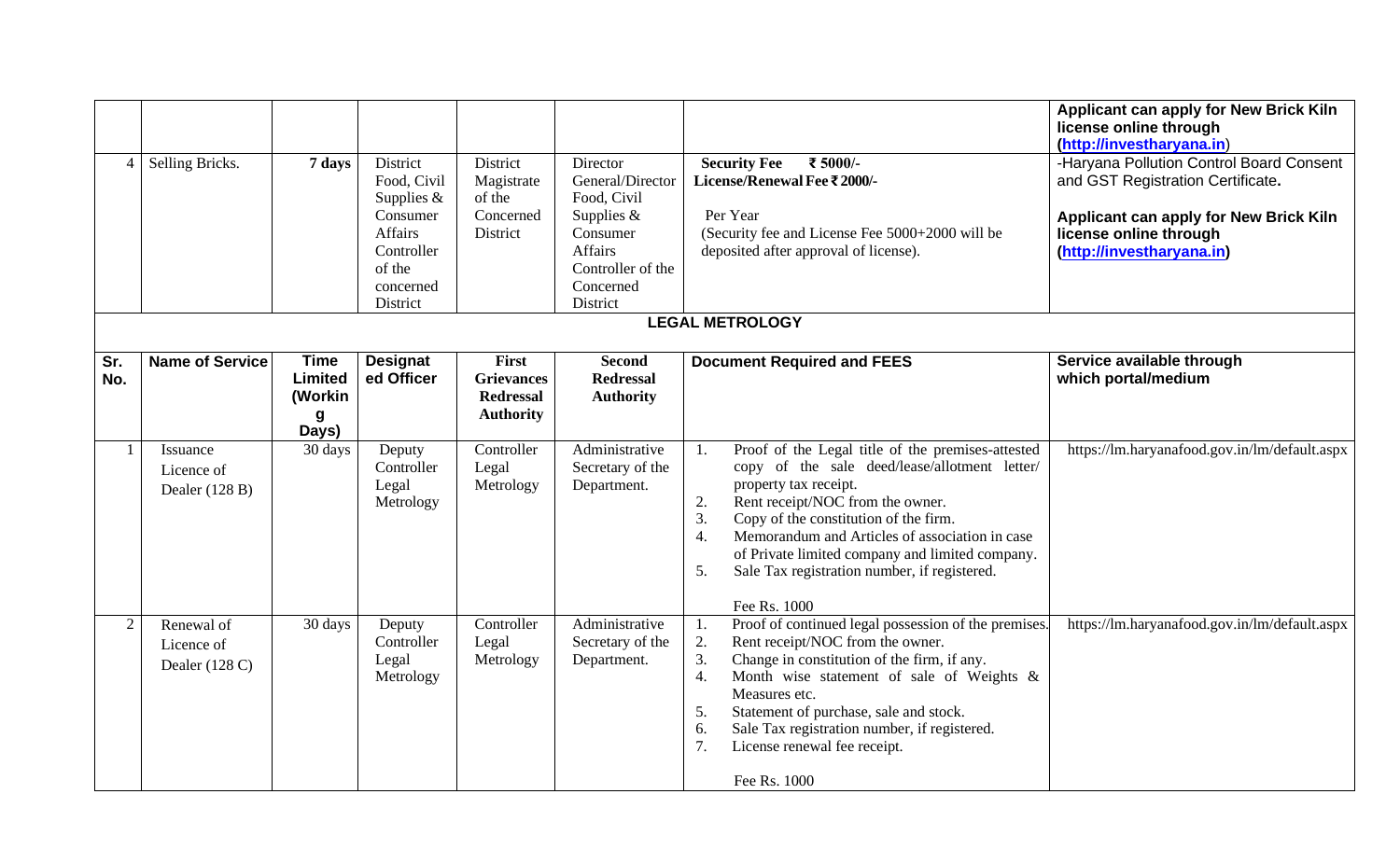| 3              | Issuance<br>Licence of<br>Repairer (128<br>D) | 30 days | Deputy<br>Controller<br>Legal<br>Metrology                                     | Controller<br>Legal<br>Metrology | Administrative<br>Secretary of the<br>Department. | 1. Proof of the Legal title of the premises-attested copy<br>of the sale deed/lease/allotment letter/property tax<br>receipt.<br>Rent receipt/NOC from the owner.<br>Tools and equipment list.<br>3.<br>List of testing equipment.<br>4.<br>List of loan articles with verification certificate.<br>Copy regarding constitution of the firm.<br>6.<br><b>Experience Certificate.</b><br>Copy of the literature of the items to be repaired.<br>8.<br>List of skilled/Un-skilled workers.<br>9.<br>10. The applicant is required to furnish the experience<br>certificate for at least two years for the items applied<br>in the name of the skilled worker/proprietor/partner/ | https://lm.haryanafood.gov.in/lm/default.aspx |
|----------------|-----------------------------------------------|---------|--------------------------------------------------------------------------------|----------------------------------|---------------------------------------------------|--------------------------------------------------------------------------------------------------------------------------------------------------------------------------------------------------------------------------------------------------------------------------------------------------------------------------------------------------------------------------------------------------------------------------------------------------------------------------------------------------------------------------------------------------------------------------------------------------------------------------------------------------------------------------------|-----------------------------------------------|
| $\overline{4}$ | Renewal of<br>Licence of<br>Repairer (128 E)  | 30 days | Controller<br>Deputy<br>Controller<br>Legal<br>Metrology<br>Legal<br>Metrology |                                  | Administrative<br>Secretary of the<br>Department. | Director of the firm or Diploma in Engineering<br>Certificate of instrument mechanic from the I.T.I.<br>Fee Rs. 2000<br>Proof of continued Legal possession of the<br>1.<br>premises.<br>Rent receipt/NOC from the owner.<br>2.<br>3.<br>Tools and equipment list.<br>List of testing equipments.<br>4.<br>5.<br>List of loan articles with verification certificate.<br>Copy regarding constitution of the firm.<br>6.<br>7.<br>Month wise statement of repairing job conducted<br>during the year.<br>List of skilled/Un-skilled workers.<br>8.<br>9.<br>License renewal fee receipt.<br>Fee Rs. 2000                                                                        | https://lm.haryanafood.gov.in/lm/default.aspx |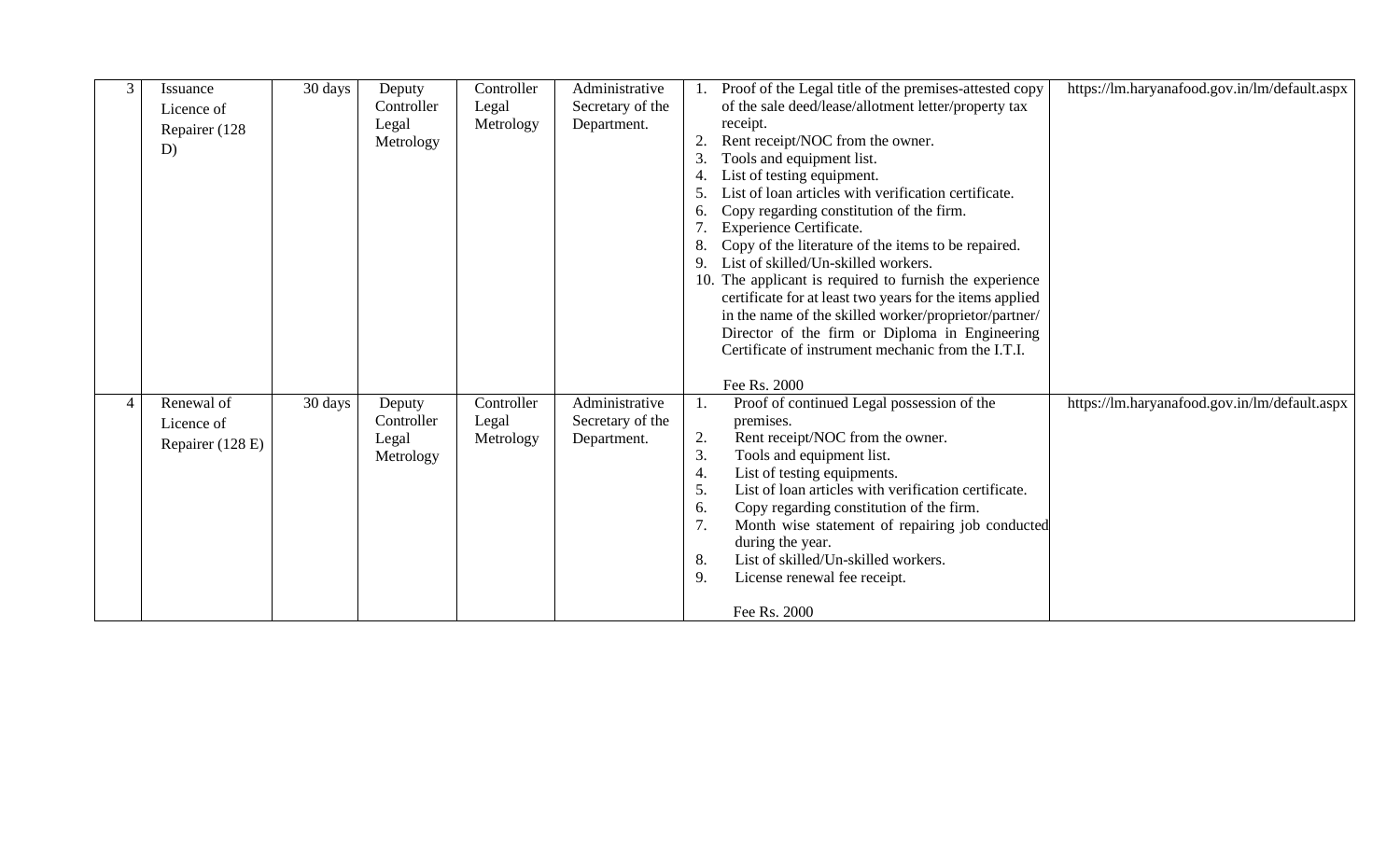| 5 | Issuance of<br>Licence of<br>Manufacturer<br>(128 F) | 30 days | Deputy<br>Controller<br>Legal<br>Metrology | Controller<br>Legal<br>Metrology | Administrative<br>Secretary of the<br>Department. | Proof of the Legal title of the premises-<br>https://lm.haryanafood.gov.in/lm/default.aspx<br>attested copy of the sale deed/lease/allotment<br>letter/property tax receipt.<br>Rent receipt/NOC from the owner.<br>3.<br>Tools and equipment list.<br>Copy regarding constitution of the firm.<br>List of testing equipment.<br>5.<br>Experience Certificate.<br>6.<br>Copy of the literature of the items to be<br>repaired.<br>List of skilled/Un-skilled workers.<br>8.<br>The applicant is required to furnish the<br>9.<br>experience certificate for at least two years<br>for the items applied in the name of the<br>skilled worker/proprietor/partner/Director<br>of the firm or Diploma in Engineering<br>Certificate of instrument mechanic from the<br>I.T.I.<br>10. Model approval certificate from the Govt. of<br>India Department of Consumer Affairs.<br>Fee Rs. 5000 |
|---|------------------------------------------------------|---------|--------------------------------------------|----------------------------------|---------------------------------------------------|-----------------------------------------------------------------------------------------------------------------------------------------------------------------------------------------------------------------------------------------------------------------------------------------------------------------------------------------------------------------------------------------------------------------------------------------------------------------------------------------------------------------------------------------------------------------------------------------------------------------------------------------------------------------------------------------------------------------------------------------------------------------------------------------------------------------------------------------------------------------------------------------|
| 6 | Renewal of<br>Licence<br>Manufacturer<br>(128 G)     | 30 days | Deputy<br>Controller<br>Legal<br>Metrology | Controller<br>Legal<br>Metrology | Administrative<br>Secretary of the<br>Department. | Proof of continued Legal possession of the<br>https://lm.haryanafood.gov.in/lm/default.aspx<br>1.<br>premises.<br>Change in the constitution of the firm, if any.<br>2.<br>3.<br>Statement of manufacturing sale and stock.<br>List of skilled/Un-skilled workers.<br>4.<br>Sale Tax registration number, if registered.<br>5.<br>License renewal fee receipt.<br>6.<br>Fee Rs. 5000                                                                                                                                                                                                                                                                                                                                                                                                                                                                                                    |
|   |                                                      |         |                                            |                                  |                                                   |                                                                                                                                                                                                                                                                                                                                                                                                                                                                                                                                                                                                                                                                                                                                                                                                                                                                                         |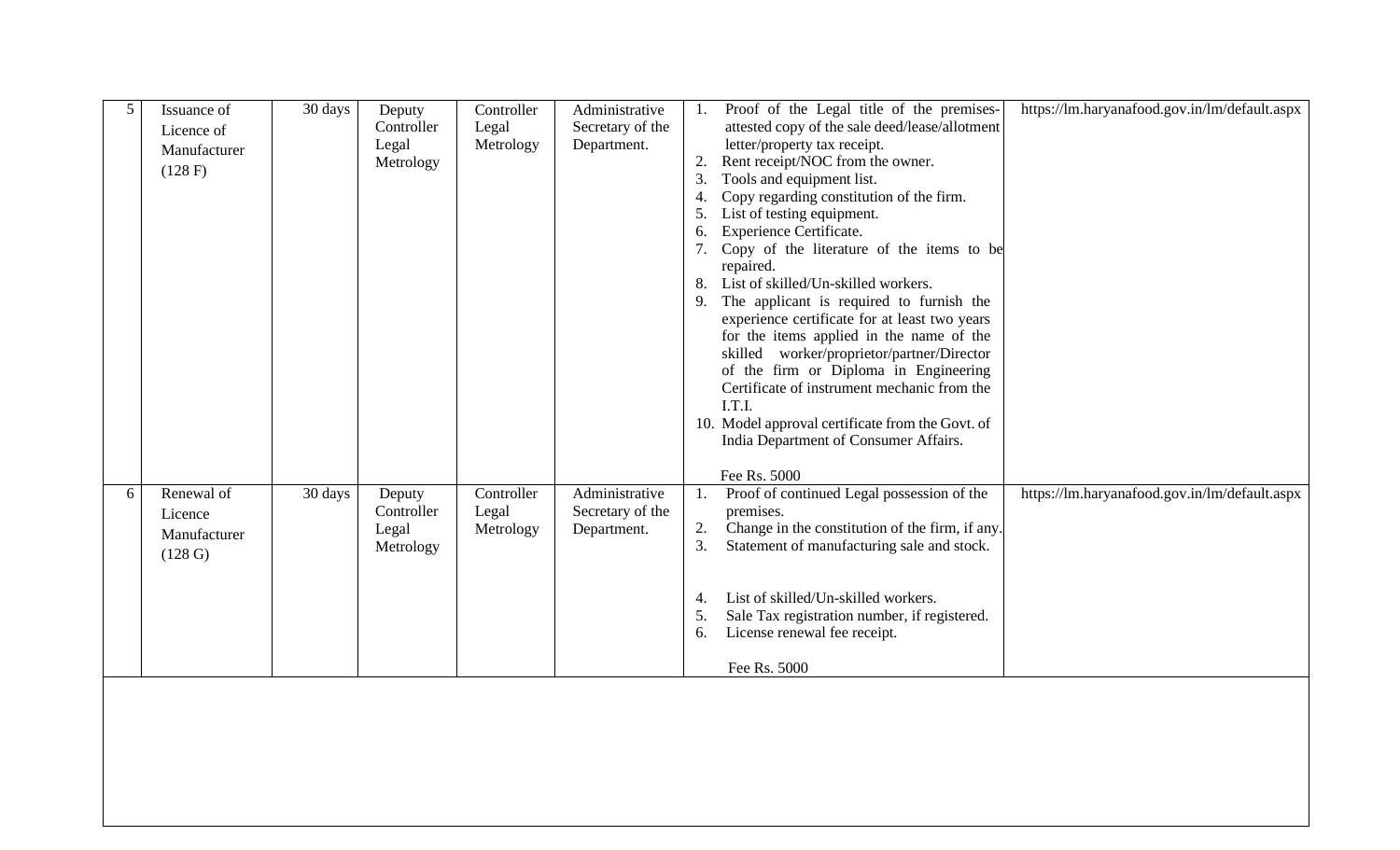|            |                                                                                                                                      |                                                     |                                                                        |                                                                             |                                                       | <b>PD</b>                          |                                                                           |                                                                 |                                                                                     |                                                                                                                                                                                                                                                                                                                                                                                                                                                                           |
|------------|--------------------------------------------------------------------------------------------------------------------------------------|-----------------------------------------------------|------------------------------------------------------------------------|-----------------------------------------------------------------------------|-------------------------------------------------------|------------------------------------|---------------------------------------------------------------------------|-----------------------------------------------------------------|-------------------------------------------------------------------------------------|---------------------------------------------------------------------------------------------------------------------------------------------------------------------------------------------------------------------------------------------------------------------------------------------------------------------------------------------------------------------------------------------------------------------------------------------------------------------------|
| Sr.<br>No. | <b>Name of Service</b>                                                                                                               | <b>Time</b><br>Limite<br>d<br>(Workin<br>g<br>Days) | <b>Designat</b><br>ed Officer                                          | First<br><b>Grievances</b><br><b>Redressal</b><br><b>Authority</b>          | <b>Second</b><br><b>Redressal</b><br><b>Authority</b> | S<br><b>FEES</b>                   |                                                                           |                                                                 |                                                                                     | Service available through<br>which portal/medium                                                                                                                                                                                                                                                                                                                                                                                                                          |
|            | of<br>Issue<br>new<br>card<br>ration<br>on<br>$D-I$<br>receipt of<br>form<br>i.e.<br>Application<br>all<br>for<br>Form<br>Categories | 22 days                                             | Inspector<br>concerned /<br>Assistant<br>Food &<br>Supplies<br>Officer | District<br>Food Civil<br>Supplies $&$<br>Consumer<br>Affairs<br>Controller | <b>Worthy Deputy</b><br>Commissioner                  | Sr.<br>No.<br>1.<br>2.<br>3.<br>4. | Ratio<br>n card<br>categor<br>y<br><b>APL</b><br>OPH<br>BPL-<br>PH<br>AAY | Ratio<br>n<br>Card<br>Colou<br>Green<br>Khaki<br>Yellow<br>Pink | Departmental<br>Fee<br>$20/-$<br>$15/-$<br>$\frac{1}{5}$ 10/-<br>$\frac{1}{5}$ 05/- | - ID Proof<br>- Proof of Identity<br>- Aadhaar card is compulsory.<br>- Proof of residence (any one):<br>- Electricity bill, Self undertaking application<br>duly signed with Photograph, Telephone<br>Bill, NOC from landlord with ID proof, Rent<br>Agreement, Water bill. Voter ID/ Passport/<br>Drawing license.<br>-New ration cards for all the categories are<br>to<br>be issued through online Ration Cards<br><b>System</b><br><b>Management</b><br>i.e.<br>ePDS |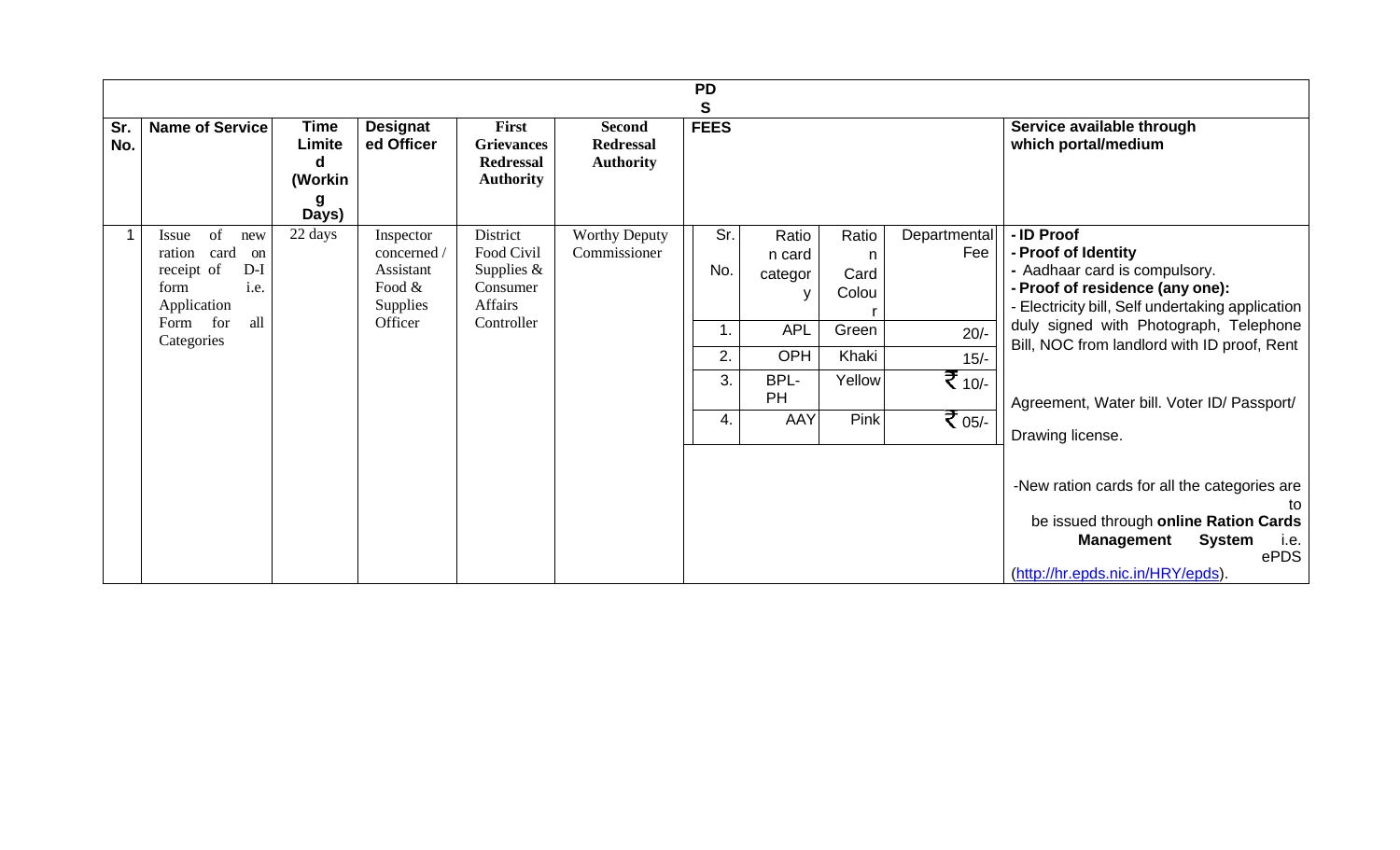|   |                                                                                |         |                                                                           |                                                                                    |                                      |                                                                                                                                         | or the beneficiaries can apply online from<br>anywhere<br>through SARAL<br><b>Portal</b><br>(http://saralharyana.gov.in/) or at CSC, e-<br>Disha and Atal Seva Kendra.                                                                                                                                                                                                                                                                                                                                                                                                                                                                                                                                                                                                             |
|---|--------------------------------------------------------------------------------|---------|---------------------------------------------------------------------------|------------------------------------------------------------------------------------|--------------------------------------|-----------------------------------------------------------------------------------------------------------------------------------------|------------------------------------------------------------------------------------------------------------------------------------------------------------------------------------------------------------------------------------------------------------------------------------------------------------------------------------------------------------------------------------------------------------------------------------------------------------------------------------------------------------------------------------------------------------------------------------------------------------------------------------------------------------------------------------------------------------------------------------------------------------------------------------|
| 2 | Issuance of new<br>ration card on<br>of<br>receipt<br>surrender<br>certificate | 15 days | Inspector<br>concerned /<br>Assistant<br>Food $\&$<br>Supplies<br>Officer | District<br>Food Civil<br>Supplies $&$<br>Consumer<br><b>Affairs</b><br>Controller | <b>Worthy Deputy</b><br>Commissioner |                                                                                                                                         | -ID Proof:<br>-Proof of Identity<br>- Aadhaar card is compulsory.<br>-Proof of residence (any one):<br>Electricity bill, Self undertaking duly<br>signed<br>with Photograph, Telephone Bill, NOC<br>from<br>landlord with ID proof, Rent Agreement,<br>Water bill. Voter ID/ Passport/ Drawing<br>license<br>In addition to this:-<br>-Surrender Certificate.<br><b>or</b><br>-Self attested undertaking of the applicant.<br>-New ration cards for all the categories are<br>to<br>be issued through online Ration Cards<br><b>Management</b><br><b>System</b><br>i.e.<br>ePDS<br>(http://hr.epds.nic.in/HRY/epds)<br>or the beneficiaries can apply online from<br>anywhere<br>through SARAL Portal<br>(http://saralharyana.gov.in/) or at CSC, e-<br>Disha and Atal Seva Kendra |
| 3 | of<br>Issuance<br>duplicate ration<br>card                                     | 15 days | Inspector<br>concerned /<br>Assistant<br>Food $\&$<br>Supplies<br>Officer | District<br>Food Civil<br>Supplies $&$<br>Consumer<br>Affairs<br>Controller        | <b>Worthy Deputy</b><br>Commissioner | Sr.<br>Ratio<br>Ratio<br>Departmental<br>n card<br>n<br>Card<br>categor<br>No.<br>Colou<br>y<br>$\overline{1}$ .<br><b>APL</b><br>Green | <b>Supporting</b><br>Documents: A copy of<br>lost ration card Copy<br>of DDR/FIR<br>(In case of BPL &<br>AAY) And;<br>$20/-$<br>Ration card number,                                                                                                                                                                                                                                                                                                                                                                                                                                                                                                                                                                                                                                |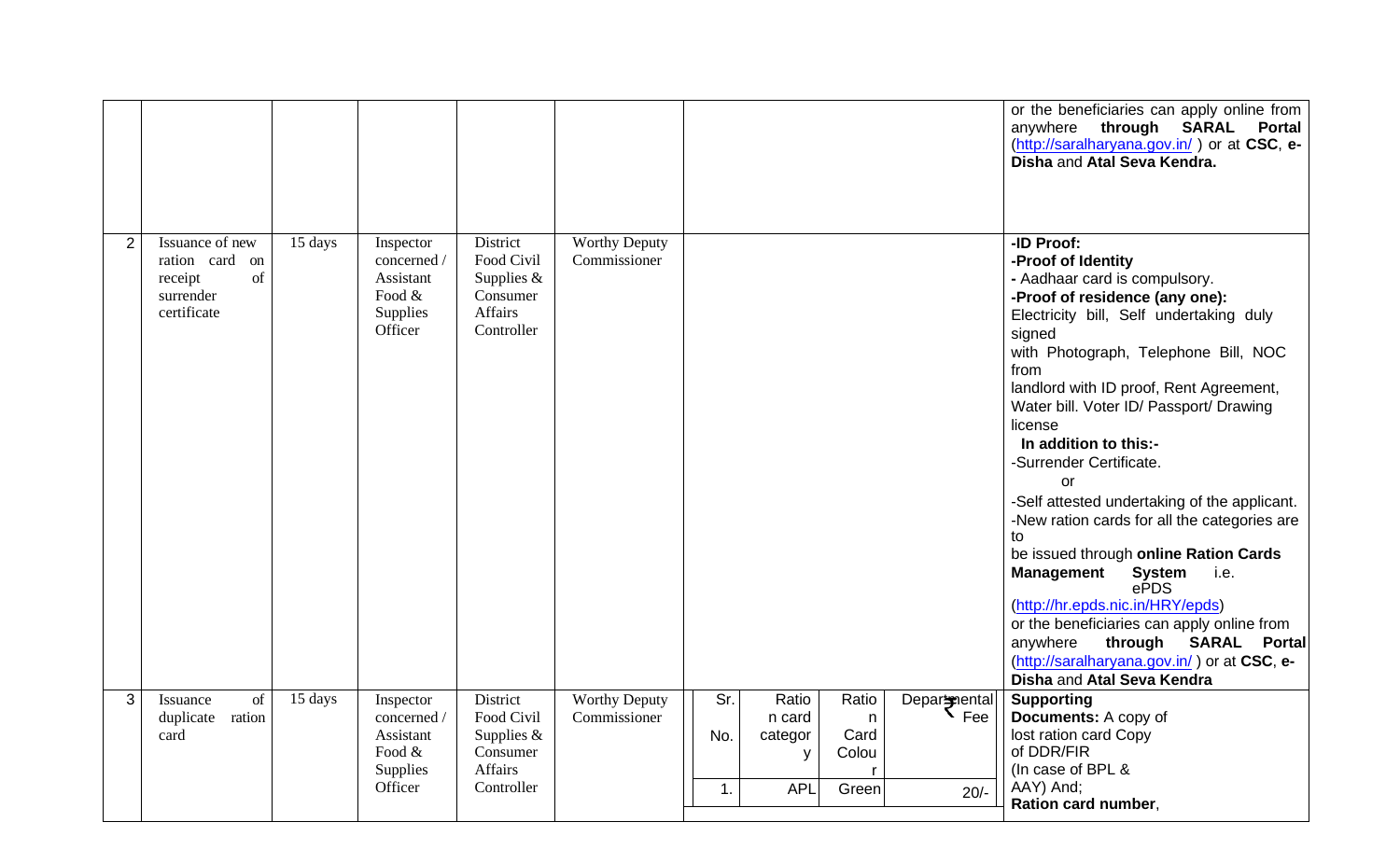|                |                |         |             |              |                      | 2. | OPH                  | Khaki  | ₹ 15/-             | (Computer generated numbers)                                               |
|----------------|----------------|---------|-------------|--------------|----------------------|----|----------------------|--------|--------------------|----------------------------------------------------------------------------|
|                |                |         |             |              |                      | 3. | <b>BPL-PH</b>        | Yellow |                    | Self under taking application duly signed.                                 |
|                |                |         |             |              |                      |    |                      |        | $\frac{1}{2}$ 10/- | And:                                                                       |
|                |                |         |             |              |                      | 4. | AAY                  | Pink   | $\frac{1}{5}$ 05/- | Proof of residence(any one)                                                |
|                |                |         |             |              |                      |    |                      |        |                    | Electricity bill, Telephone bill, NOC from                                 |
|                |                |         |             |              |                      |    |                      |        |                    | landlord with ID proof, Rent Agreement,                                    |
|                |                |         |             |              |                      |    |                      |        |                    | Water bill, Aadhaar card, Voter ID/                                        |
|                |                |         |             |              |                      |    |                      |        |                    | Passport/ Drawing license.                                                 |
|                |                |         |             |              |                      |    |                      |        |                    |                                                                            |
|                |                |         |             |              |                      |    |                      |        |                    | Duplicate ration cards of all the categories                               |
|                |                |         |             |              |                      |    |                      |        |                    | are to be issued through online Ration                                     |
|                |                |         |             |              |                      |    |                      |        |                    | <b>Cards Management</b>                                                    |
|                |                |         |             |              |                      |    |                      |        |                    | Systemi.e.                                                                 |
|                |                |         |             |              |                      |    |                      |        |                    | ePDS                                                                       |
|                |                |         |             |              |                      |    |                      |        |                    | (http://hr.epds.nic.in/HRY/epds)<br>the<br>or                              |
|                |                |         |             |              |                      |    |                      |        |                    | beneficiaries can apply<br>online<br>from                                  |
|                |                |         |             |              |                      |    |                      |        |                    | anywhere through SARAL                                                     |
|                |                |         |             |              |                      |    |                      |        |                    | <b>Portal</b>                                                              |
|                |                |         |             |              |                      |    |                      |        |                    | (http://saralharyana.gov.in/) or at CSC, e-<br>Disha and Atal Seva Kendra. |
| $\overline{4}$ | Inclusion/     | 15 days | Inspector   | District     | <b>Worthy Deputy</b> |    |                      |        |                    | 1. Member Addition.                                                        |
|                | Deletion<br>of |         | concerned / | Food Civil   | Commissioner         |    | No departmental fee. |        |                    | - Proof of Identity                                                        |
|                | family member  |         | Assistant   | Supplies $&$ |                      |    |                      |        |                    | - Aadhaar card is compulsory.                                              |
|                |                |         | Food $\&$   | Consumer     |                      |    |                      |        |                    | - Proof of residence (any one):                                            |
|                |                |         | Supplies    | Affairs      |                      |    |                      |        |                    | Birth certificate, School Certificate duly                                 |
|                |                |         | Officer     | Controller   |                      |    |                      |        |                    | signed with Photograph,                                                    |
|                |                |         |             |              |                      |    |                      |        |                    | (in case of ages less than 5 to 7 years);                                  |
|                |                |         |             |              |                      |    |                      |        |                    | Surrender certificate, Self undertaking duly                               |
|                |                |         |             |              |                      |    |                      |        |                    | signed with Photograph.                                                    |
|                |                |         |             |              |                      |    |                      |        |                    | 2. Member Deletion.                                                        |
|                |                |         |             |              |                      |    |                      |        |                    | -Self undertaking application form from                                    |
|                |                |         |             |              |                      |    |                      |        |                    | Head of the family.                                                        |
|                |                |         |             |              |                      |    |                      |        |                    | -Death certificate /Marriage certificate.                                  |
|                |                |         |             |              |                      |    |                      |        |                    | -For Inclusion/ Deletion in ration cards of all                            |
|                |                |         |             |              |                      |    |                      |        |                    | the categories are to be issued through                                    |
|                |                |         |             |              |                      |    |                      |        |                    | online Ration Cards<br><b>Management</b>                                   |
|                |                |         |             |              |                      |    |                      |        |                    | System i.e. ePDS<br>(http://164.100.58.64/HRY/epds/#).                     |
|                |                |         |             |              |                      |    |                      |        |                    |                                                                            |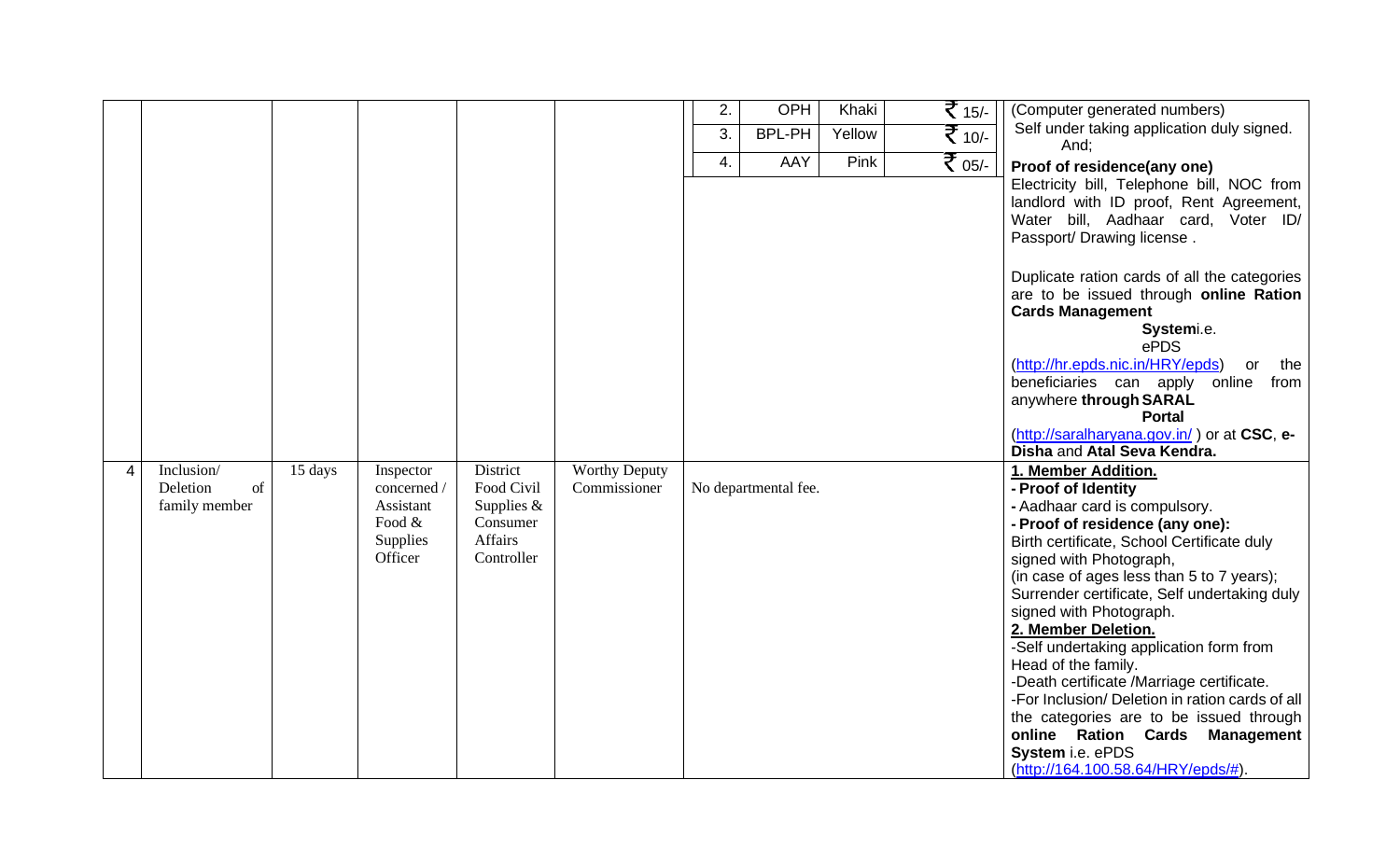|   |                                                        |         |                                                                          |                                                                                    |                                      |                      | -or the beneficiaries can apply online from<br>anywhere through SARAL<br>Portal<br>(http://saralharyana.gov.in/) or at CSC, e-<br>Disha and Atal Seva Kendra.                                                                                                                                                                                                                                                                                                                                                                                                                                                                                                                         |
|---|--------------------------------------------------------|---------|--------------------------------------------------------------------------|------------------------------------------------------------------------------------|--------------------------------------|----------------------|---------------------------------------------------------------------------------------------------------------------------------------------------------------------------------------------------------------------------------------------------------------------------------------------------------------------------------------------------------------------------------------------------------------------------------------------------------------------------------------------------------------------------------------------------------------------------------------------------------------------------------------------------------------------------------------|
| 5 | of<br>Change<br>within<br>address<br>same jurisdiction | 15 days | Inspector<br>concerned /<br>Assistant<br>Food $&$<br>Supplies<br>Officer | District<br>Food Civil<br>Supplies $&$<br>Consumer<br><b>Affairs</b><br>Controller | <b>Worthy Deputy</b><br>Commissioner | No departmental fee. | <b>Proof of Identity</b><br>- Aadhaar card is compulsory.<br>-Proof of residence (any one):<br>Electricity bill, Self undertaking, Telephone<br>Bill, NOC from landlord with ID proof, Rent<br>Agreement, water bill. Self undertaking duly<br>signed with Photograph Aadhaar card,<br>Voter ID/ Passport/ Drawing license.<br>-Change of address in ration cards of all the<br>categories are to be issued through online<br>Ration Cards Management System i.e.<br>ePDS (http://hr.epds.nic.in/HRY/epds).<br>-or the beneficiaries can apply online from<br>anywhere<br>through<br><b>SARALPortal</b><br>(http://saralharyana.gov.in/) or at CSC, e-<br>Disha and Atal Seva Kendra. |
| 6 | of<br>Change<br>address<br>including change<br>of FPS  | 15 days | Inspector<br>concerned /<br>Assistant<br>Food $&$<br>Supplies<br>Officer | District<br>Food Civil<br>Supplies $&$<br>Consumer<br>Affairs<br>Controller        | <b>Worthy Deputy</b><br>Commissioner | No departmental fee. | -Proof of Identity<br>- Aadhaar card is compulsory.<br>-Proof of residence (any one):<br>Electricity bill, Govt. telephone bill, NOC<br>from landlord with ID proof, Rent<br>Agreement, Water bill, Self undertaking<br>duly signed with Photograph Aadhaar card,<br>Voter ID/ Passport/ Drawing license<br>-Change of address in ration card for all the<br>categories are to be issued through online<br>Ration Cards Management System i.e.<br>ePDS<br>(http://hr.epds.nic.in/HRY/epds).                                                                                                                                                                                           |